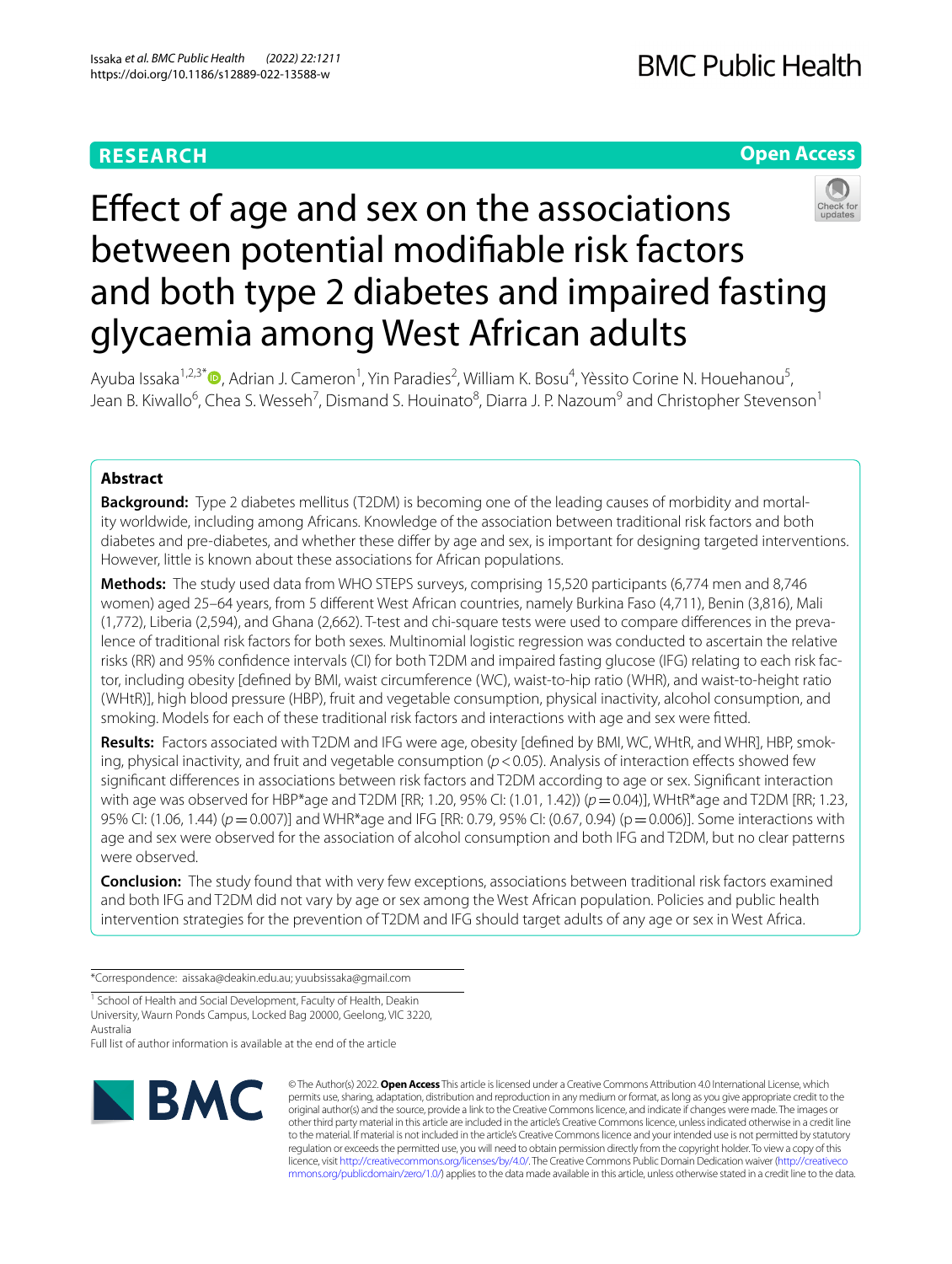**Keywords:** T2DM, IFG, Age diference, Sex diference, Risk factors, Associations, West Africa

#### **Introduction**

Type 2 diabetes mellitus (T2DM) is a leading cause of morbidity and mortality globally [[1,](#page-8-0) [2\]](#page-8-1). Four million people are estimated to die annually from diabetes and its complications worldwide [\[3](#page-8-2)], with middle- and lowincome countries experiencing the highest burden [\[2](#page-8-1), [4](#page-8-3)]. In Africa, non-communicable diseases (NCDs), including T2DM, place a signifcant fnancial burden on individuals, families, and economies of countries, including direct (e.g., cost of medication, hospital bills, and admission) and indirect costs (e.g., caring for the sick and loss of productivity due to work absenteeism). Projections from 2019 to 2045 suggest a rapid global increase in the prevalence of diabetes, with sub-Saharan Africa (SSA) being the continent recording the highest growth over the period [\[4](#page-8-3)], with a 143% increase compared to Western Pacifc (31%), South East Asia (74%), Europe (15%), South and Central America (55%) [[4](#page-8-3)].

The progressive increase of the T2DM burden among the African population has been attributed to a rapid increase in urbanisation and food market globalisation that are associated with changes in traditional lifestyle risk factors (e.g., increased obesity, smoking, alcohol consumption, physical inactivity) that are potentially modifable [\[5](#page-8-4)]. However, the association between these traditional risk factors and both T2DM and pre-diabetes can vary considerably by age and sex among diferent populations  $[6–10]$  $[6–10]$  $[6–10]$  with significant implications for prevention and treatment strategies [[7](#page-8-6), [9](#page-8-7)]. For example, while younger women of childbearing age are more likely to develop diabetes than younger men (due to gestational diabetes), the risk is greater for older men than women [[9,](#page-8-7) [11](#page-9-1), [12\]](#page-9-2).

Sex diferences in the association between NCDs risk factors and T2DM have been reported in diferent populations and ethnicities [[7,](#page-8-6) [8,](#page-8-8) [13](#page-9-3), [14](#page-9-4)] with some of these traditional risk factors having stronger associations with T2DM in men, and others in women. A tri-ethnic prospective study showed that insulin resistance and central obesity among Indian Asians and African Caribbean populations accounted for a twofold greater incidence in women, but not men [\[15](#page-9-5)]. Various prospective studies among European populations demonstrated a positive association between body mass index (BMI) and T2DM only in men  $[6]$  $[6]$ , only in women  $[16]$  $[16]$ , and in both men and women [\[7,](#page-8-6) [8](#page-8-8), [10\]](#page-9-0). Other prospective studies demonstrated risk factors such as high-density lipoprotein cholesterol and physical inactivity during leisure time to be associated with T2DM development in women only [\[7](#page-8-6), [8\]](#page-8-8), while elevated systolic blood pressure, regular smoking, and high daily alcohol intake predicted the development of T2DM in men only [[7\]](#page-8-6).

Although the association between T2DM and traditional risk factors can be modifed by age and sex in various populations [\[7](#page-8-6), [11](#page-9-1)], such studies among the African populations are scarce  $[9, 10]$  $[9, 10]$  $[9, 10]$  $[9, 10]$ . This is despite the rapidly rising T2DM rates within the continent [\[4\]](#page-8-3). Given that sex and age diferences in the association between risk factors and T2DM may have implications for both clinical decision making and preventive health strategies, this study assesses whether sex and age modify the associations between potentially modifable risk factors [including BMI, waist circumference (WC), waist to height ratio (WHtR), waist to hip ratio (WHR), diet, smoking, alcohol, and high blood pressure (HBP)] and both T2DM and pre-diabetes among adults from fve West African countries.

#### **Methods**

#### **Study design, setting, and population**

The WHO's Stepwise Approach to Surveillance (STEPS) survey method was used to collect individual population-level data between 2006 and 2013 from fve different West African countries, namely, Benin, Burkina Faso, Ghana, Liberia, and Mali. The STEPS survey is a standardised instrument used to collect information on NCD risk factors in WHO member states [[17\]](#page-9-7). All WHO member states eligible to participate in the survey decide what data to collect based on their needs and interests, as well as available resources and the capacity to implement the survey  $[17]$ . The STEPS survey comprises three components, which include data from eight behavioural, biological, and biochemical factors contributing to the burden of NCD, including T2DM. The information is collected through a questionnaire (Step 1); physical examination (Step 2); and biochemical measurements (Step 3). Each country obtained ethical approval from its respective ethics committee. Informed consent was obtained from each participant. Multi-stage cluster sampling was used to randomly select participants [[18\]](#page-9-8). Out of 14 West African countries invited to participate, fve countries responded and provided their WHO STEPS data.

### **Data processing**

The total sample included 16,845 participants before data cleaning. After excluding observations that had incomplete, inconsistent and invalid information, records on 15,520 participants were retained for analysis. To ensure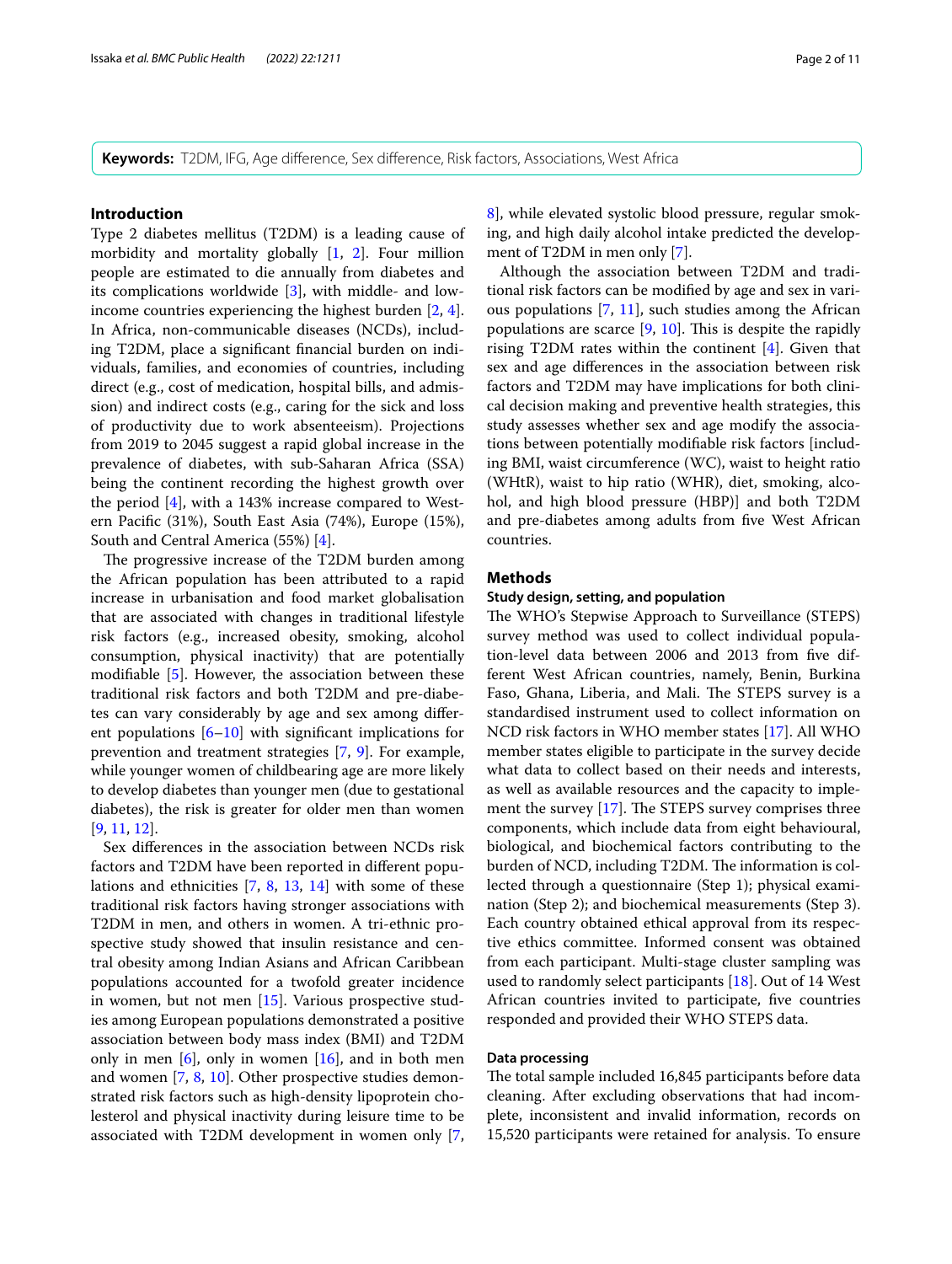data comparability between countries, only participants aged between  $25-64$  years were included. The survey response varied across countries from 95.2% (Mali) to 99.4% (Ghana). Detailed information about the study design is available from the reports of participating countries on the WHO STEPS websites [\[19](#page-9-9)]. Missing data were generally scant in all countries. We conducted a sensitivity analysis to ascertain the potential effect of data not being missing at random. However, owing to the low proportion of missing values, more complex approaches to missingness such as multiple imputations were not warranted. Details of these sensitivity analyses have previously been reported (see Issaka et al. [[20](#page-9-10)]). Before our sensitivity analysis, we checked for internal consistency and reliability of the data by ensuring that no records with incompatible variable values were included and that all records of variables values agreed with each other. To ensure all values were realistic, we excluded implausible values using the WHO-recommended cut-off values [[18\]](#page-9-8). A measure of HBP was not available for data from Ghana, while hip circumference was not collected in Burkina Faso meaning that the WHR could not be calculated for this country.

#### **Defnitions**

All defnitions followed the WHO-recommended cut-off values [[21](#page-9-11)]. IFG was defined as  $6.1 - < 7.0$  mmol/L (110 – 125 mg/dL). T2DM was defned as a fasting plasma glucose reading of $\geq$ 7.0 mmol/L (>126 mg/ dL). Hypertension was defned as diastolic blood pressure≥90 mmHg and/or systolic blood pressure  $\geq$  140 mmHg [\[21](#page-9-11)]. Participants who reported taking blood pressure lowering medication were classifed as having hypertension regardless of their blood pressure measurements in the survey. Normal BMI was defned as 20 – 24.99 kg/m<sup>2</sup>, overweight was defined as BMI of  $25 - 29.99 \text{ kg/m}^2$ , and obesity as  $\text{BMI} \geq 30 \text{ kg/m}^2$ . Elevated WC was defned as≥80 cm for men and≥94 cm for women. Elevated WHR was defined as  $\geq$  0.90 for men and  $\geq 0.85$  for women. Elevated WHtR was defined as WHtR>0.5. Fruit and vegetable consumption was defned as inadequate and adequate. Daily smokers were defned as those who currently used tobacco daily, while current alcohol drinkers were defned as those who have drunk alcohol at least once over the last 30 days. Those who drank alcohol every day per week were considered heavy drinkers. Physical activity (low, moderate, or high) was categorised according to self-reported answers to questions from the Global Physical Activity Questionnaire (GPAQ). Owing to the low level of fruit and vegetable consumption in this sub-population, adequate fruit and vegetable consumption was defned as two servings per day instead of the WHO-recommended fve servings

per day [[22\]](#page-9-12). Among the sociodemographic variables, employment status was dichotomised as either employed or unemployed while educational status was categorised as: none; primary, and secondary/tertiary. Sex was coded as Male = 0 and Female = 1.

#### **Analysis**

Stata 17.0 was utilised for all analyses. All analyses were adjusted for the clustered sampling design used, with data weighted to the age and sex profle of the African standard population [[23\]](#page-9-13). Across all analyses, a p-value of p<0.05 was considered statistically signifcant. Variables were described using simple percentages, means (reported as mean $\pm$ standard deviation), and frequencies as appropriate. Student t-tests tests were used to compare diferent group means of male and female participants. Chi-square was used to compare the categorical variables. Multinomial logistic regression was used in a pooled analysis, separately for males and females, to ascertain the relative risks (RR) and 95% confdence intervals (CI) of each risk factor modelled as categorical variables based on established cut-points and the same outcomes. Associations between the traditional risk factors and both T2DM and IFG were assessed in crude analyses, and after adjusting for confounding factors. The confounding factors include age, sex, education, and profession, and were considered as all fve countries had data for them. We tested whether the association between these traditional risk factors and both T2DM and IFG varied between males and females and across diferent age groups by adding interaction terms for sex and age as continuous variables. The *testparm* command in Stata was then used to ascertain the presence of statistically signifcant interaction simultaneously across the categories of the traditional risk factors and both T2DM and IFG as outcomes.

#### **Results**

Table [1](#page-3-0) summarises the socio-demographic characteristics of study participants. Of the 15,520 respondents analysed, 44% were males and 56% were females. The mean and median age of the total sample was 40.4 years and 38 years respectively. The age group with the largest number of participants was between 24 and 34 years (38%) and the lowest was between 55 and 64 (17%) years. The BMI  $(kg/m^2)$  of females was significantly higher than that of males (mean in females  $=25.7$ , mean in males = 23.5,  $p < 0.001$ ) and males were more physically active than females  $(p < 0.001)$ . The smoking and alcohol intakes of males were signifcantly higher than those of females (smoking, *p*<0.001 and alcohol consumption,  $p < 0.001$ ).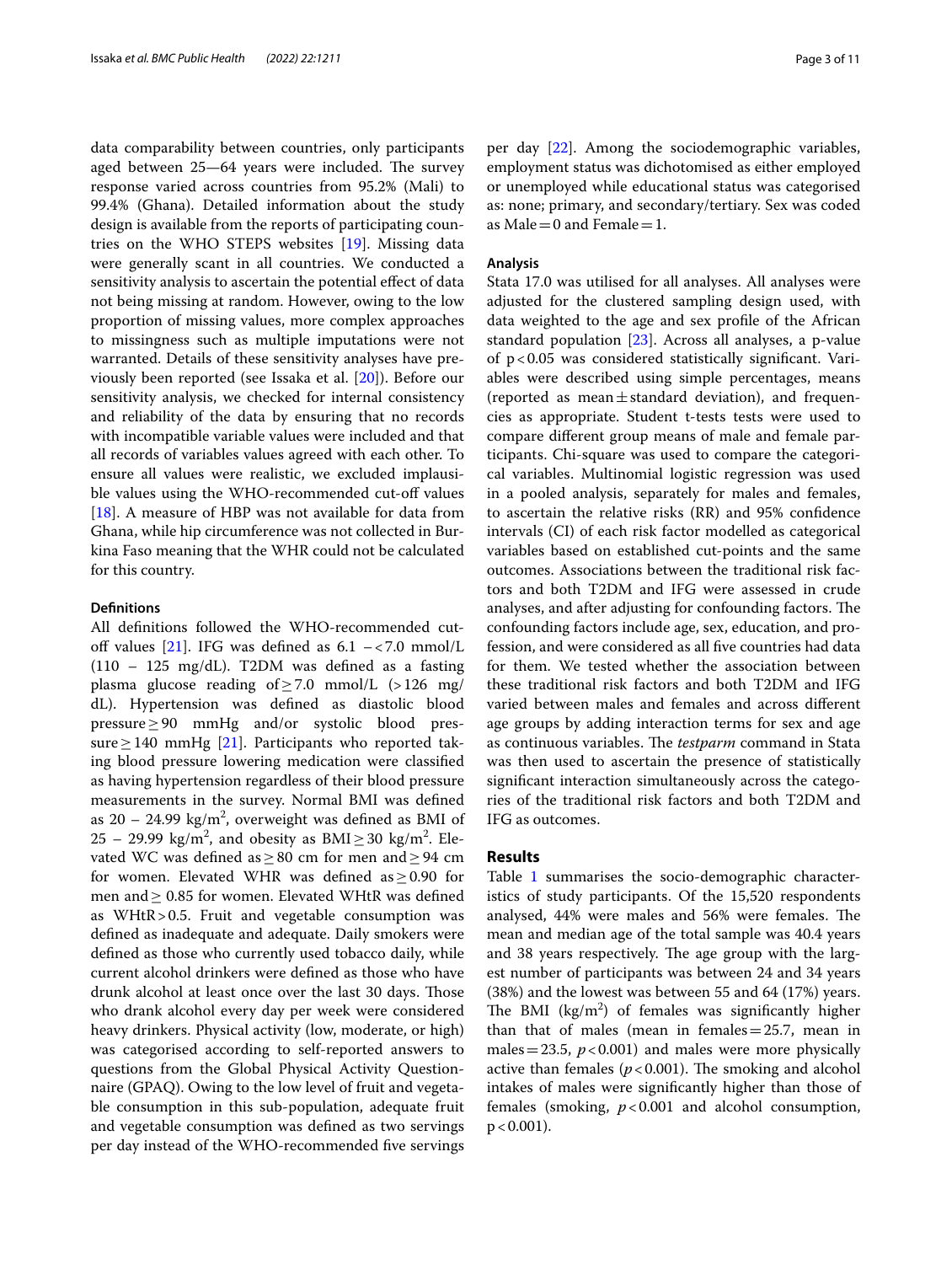## <span id="page-3-0"></span>**Table 1** Participant Characteristics

| Variable                        | Participants        |                       |                        |  |  |  |  |  |  |
|---------------------------------|---------------------|-----------------------|------------------------|--|--|--|--|--|--|
|                                 | Male ( $n = 6774$ ) | Female ( $n = 8746$ ) | Total ( $n = 15,520$ ) |  |  |  |  |  |  |
| Age (years)                     | $40.77 \pm 11.8$    | $40.03 \pm 11.5$      | $40.36 \pm 11.6$       |  |  |  |  |  |  |
| BMI ( $kg/m2$ )                 | $23.47 \pm 5.9$     | $25.74 \pm 7.9$       | 24.76±7.18             |  |  |  |  |  |  |
| <b>BMI</b> (%)                  |                     |                       |                        |  |  |  |  |  |  |
| Normal                          | 4867 (73.7)         | 4625 (55.4)           | 9,504 (63.4)           |  |  |  |  |  |  |
| Overweight                      | 1276 (19.3)         | 2.029(24.3)           | 3315 (22.1)            |  |  |  |  |  |  |
| Obese                           | 463 (7.0)           | 1697 (20.3)           | 2177 (14.5)            |  |  |  |  |  |  |
| WC (%)                          |                     |                       |                        |  |  |  |  |  |  |
| Normal                          | 5850 (87.7)         | 3233 (39.2)           | 9084 (60.9)            |  |  |  |  |  |  |
| Elevated                        | 824 (12.3)          | 5015 (60.8)           | 5839 (39.1)            |  |  |  |  |  |  |
| WHR $(%)^3$                     |                     |                       |                        |  |  |  |  |  |  |
| Normal                          | 2595 (58.6)         | 2059 (34.4)           | 4655 (44.7)            |  |  |  |  |  |  |
| Elevated                        | 1832 (41.4)         | 3921 (65.6)           | 5753 (55.3)            |  |  |  |  |  |  |
| WHtR $(%)$                      |                     |                       |                        |  |  |  |  |  |  |
| Normal                          | 4716 (72.1)         | 3296 (40.8)           | 8021 (54.7)            |  |  |  |  |  |  |
| Elevated                        | 1825 (27.9)         | 4782 (59.2)           | 6630 (45.3)            |  |  |  |  |  |  |
| Physical activity (%)           |                     |                       |                        |  |  |  |  |  |  |
| Low                             | 1151 (17.2)         | 2192 (25.2)           | 3359 (21.8)            |  |  |  |  |  |  |
| Medium                          | 489 (7.3)           | 852 (9.8)             | 1348 (8.7)             |  |  |  |  |  |  |
| High                            | 5063 (75.5)         | 5.643(65.0)           | 10,719 (69.5)          |  |  |  |  |  |  |
| Fruit per week (%)              |                     |                       |                        |  |  |  |  |  |  |
| $0 - 13$                        | 4738 (79.3)         | 6200 (79.8)           | 10,954 (79.6)          |  |  |  |  |  |  |
| $14 +$                          | 1240 (20.7)         | 1573 (20.2)           | 2814 (20.4)            |  |  |  |  |  |  |
| Vegetable per week (%)          |                     |                       |                        |  |  |  |  |  |  |
| $0 - 13$                        | 3658 (70.9)         | 4811 (70.3)           | 8486 (70.6)            |  |  |  |  |  |  |
| $14 +$                          | 1502(29.1)          | 2030 (29.7)           | 3533 (29.4)            |  |  |  |  |  |  |
| Current smokers (%)             |                     |                       |                        |  |  |  |  |  |  |
| No                              | 5419 (80.1)         | 8617 (98.6)           | 14,067 (90.5)          |  |  |  |  |  |  |
| Yes                             | 1348 (19.9)         | 121(1.4)              | 1,471 (9.5)            |  |  |  |  |  |  |
| Alcohol (%)                     |                     |                       |                        |  |  |  |  |  |  |
| Every day                       | 696 (10.7)          | 300(3.5)              | 996 (6.6)              |  |  |  |  |  |  |
| 5-6 time per week               | 263(4.1)            | 137(1.6)              | 400(2.7)               |  |  |  |  |  |  |
| 1-4time per week                | 1592 (24.6)         | 1393 (16.4)           | 2985 (19.9)            |  |  |  |  |  |  |
| <1 time per week                | 505 (7.8)           | 801 (9.4)             | 1306 (8.7)             |  |  |  |  |  |  |
| Never                           | 3430 (52.9)         | 5891 (69.1)           | 9353 (62.2)            |  |  |  |  |  |  |
| Profession (%)                  |                     |                       |                        |  |  |  |  |  |  |
| Employed                        | 5654 (83.8)         | 5522 (63.5)           | 11,201 (72.4)          |  |  |  |  |  |  |
| Unemployed                      | 1093 (16.2)         | 3173 (36.5)           | 4275 (27.6)            |  |  |  |  |  |  |
| Education (%)                   |                     |                       |                        |  |  |  |  |  |  |
| None                            | 3068 (45.7)         | 4953 (57.0)           | 8028 (52.0)            |  |  |  |  |  |  |
| Primary                         | 1309 (19.5)         | 1462 (16.8)           | 2773 (18.0)            |  |  |  |  |  |  |
| Secondary/Tertiary              | 2344 (34.9)         | 2279 (26.2)           | 4638 (30.0)            |  |  |  |  |  |  |
| Blood Pressure (%) <sup>b</sup> |                     |                       |                        |  |  |  |  |  |  |
| Normal                          | 4251 (73.0)         | 5053 (73.1)           | 9333 (73.1)            |  |  |  |  |  |  |
| Hypertension                    | 1568 (27.0)         | 1856 (26.9)           | 3429 (26.9)            |  |  |  |  |  |  |

<sup>a</sup> Burkina Faso excluded

<sup>b</sup> Ghana excluded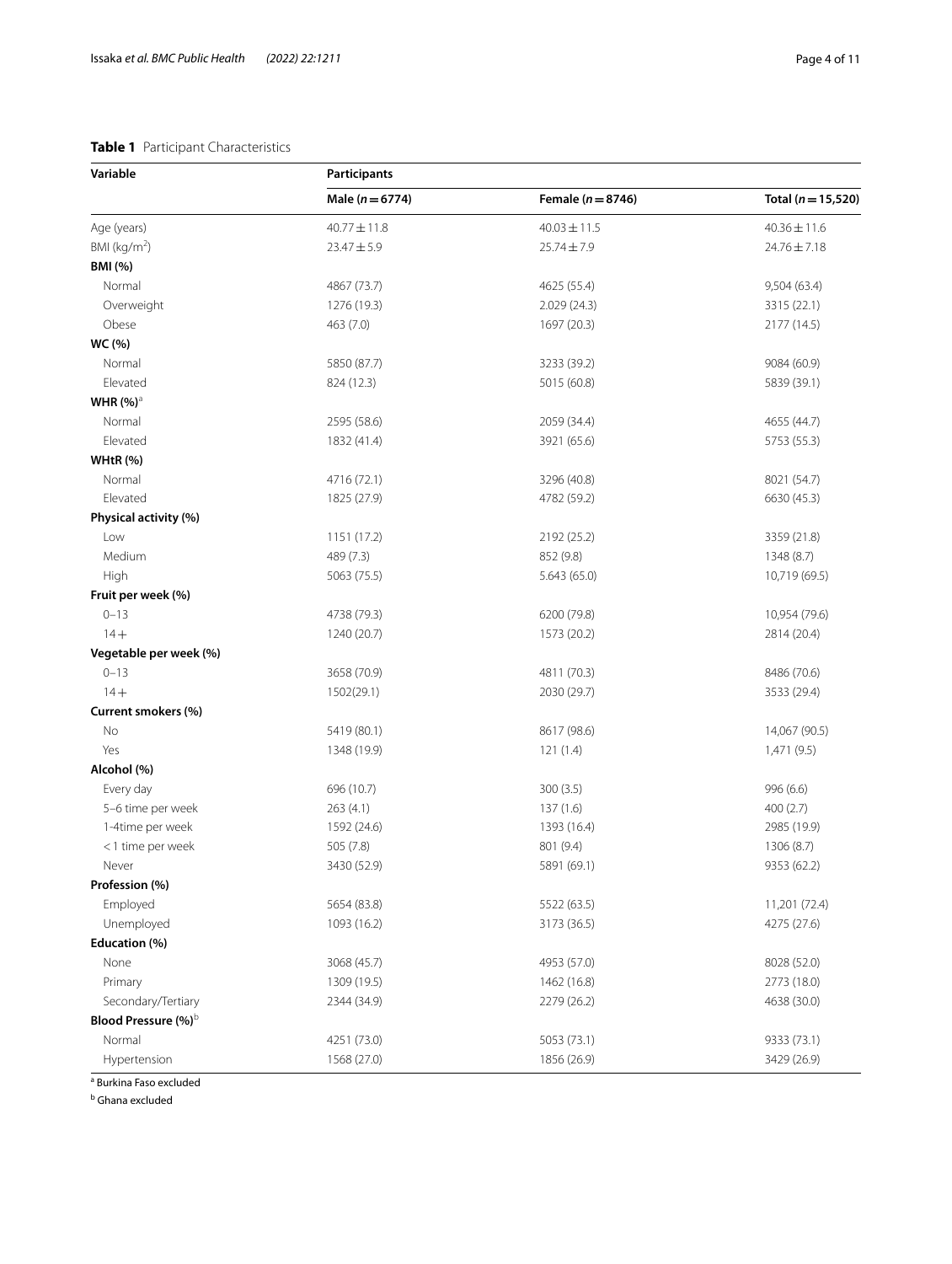The RRs and 95% CIs of the association between the traditional risk factors and both T2DM and IFG are shown in Table [2](#page-5-0). Except for alcohol, and fruit and vegetable consumption, all traditional risk factors showed positive associations with T2DM and IFG both in the crude and adjusted analyses. As expected, associations were mostly stronger between the traditional risk factors and T2DM compared to IFG. The analysis shows that the risk of T2DM increases with increasing age. The highest RR associated with T2DM was recorded among 55 to 64 years old [RR: 4.77, 95% CI: (3.77, 6.04)]. In contrast, for IFG the highest RR was recorded among participants who were obese, as defned by BMI [RR: 2.10, 95% CI: (1.70, 2.59)]. Physical inactivity was strongly associated with both T2DM [RR: 2.02 95% CI (1.68 2.42) and IFG [RR: 1.87, 95% CI (1.87, 2.24)] in the adjusted analyses.

The interactions with both age and sex for the association between the traditional risk factors and T2DM and IFG are presented in Table [3](#page-6-0). The associations between most traditional risk factors and both T2DM and IFG did not vary according to either age or sex. However, a statistically signifcant interaction with age was observed for the associations between hypertension and T2DM, WHtR and T2DM, and WHR and IFG.

#### **Discussion**

To our knowledge, this is the frst study to explore the efect of age and sex on the relationship between traditional diabetes risk factors and T2DM and IFG in West African countries. As expected, we found that the associations between all traditional risk factors, and both T2DM and IFG were signifcant, even after adjusting for age, sex, profession, and education. The general findings on the traditional risk factors were concordant with those of several previous studies among diferent population groups, including those from Nigeria [[10](#page-9-0)], Australia [\[24](#page-9-14)], Asia, and European countries [[7](#page-8-6), [8,](#page-8-8) [25](#page-9-15), [26\]](#page-9-16). For most of the traditional risk factors examined, there was no evidence that associations varied according to either age or sex in the current study.

An important fnding from the present study was that obesity as measured using BMI or WC was strongly associated with both T2DM and IFG in both sexes and across all age groups, confrming previous studies among populations of African origin [[10,](#page-9-0) [27](#page-9-17)], and others of Asian and Europid origin [[7,](#page-8-6) [15](#page-9-5), [28](#page-9-18)]. One study by Lasky et al. [[9\]](#page-8-7) among Ugandan subjects found a strong, direct relationship between BMI and the presence of T2DM among women only. This difference could be because, in the Lasky et al. study  $[9]$  $[9]$ , male subjects were primarily lean (defined as BMI<20 kg/m $^2$ ) whereas, in the current study, male participants ranged from normal BMI to obese. Although some statistically signifcant interactions with age were observed for the associations between WHtR and T2DM and between WHR and IFG, their relevance in clinical or public health practice may be limited as these measures (i.e., complex ratios) of obesity are not commonly used.

In the present study, in both sexes, the stronger association between WC and WHtR with T2DM (compared to overall body fat as measured by BMI) in the adjusted models reinforces the importance of abdominal adiposity as an independent risk factor for the development of T2DM [[29,](#page-9-19) [30](#page-9-20)]. Although obesity, as defned by BMI, had the strongest association with IFG, this is a transition state before T2DM, and it may be the case that those classifed as obese based on markers of central obesity spend less time in the IFG category [[20](#page-9-10)]. Of note, glycaemic profles have been shown to difer by sex [\[13,](#page-9-3) [31](#page-9-21)], with studies among populations from Mauritius and Australia fnding impaired glucose tolerance to be more common in women (due to the greater glucose load taken relative to body size) and IFG more common in men  $[13, 31]$  $[13, 31]$  $[13, 31]$  $[13, 31]$ . The fact that an oral glucose tolerance test (OGTT) was not used for diagnosis of T2DM or pre-diabetes in the current study means that the comparison of results with other studies that did use an OGTT should be interpreted with caution. Moreover, the thresholds used for defning obesity markers are not consistent across studies.

Overall, low physical activity in the present study was found to be associated with around a two-fold higher risk of both T2DM and IFG, among both sexes and age groups. Previous studies among African populations have reported similar fndings independent of BMI [\[32](#page-9-22)], as have studies from Portugal [[33\]](#page-9-23), the United Kingdom, Canada, Australia, and Finland [\[28](#page-9-18), [34\]](#page-9-24). In a study among European participants, however, low levels of leisuretime physical activity (e.g. swimming, jogging) were associated with incident diabetes among women only [[7\]](#page-8-6). Although the GPAQ used in this study did include an assessment of leisure-time physical activity, levels of leisure-time physical activity are consistently low across African countries [[32](#page-9-22)].

Our fnding that hypertension was associated with T2DM and IFG among both sexes is in direct agreement with earlier studies in Kenya [[35\]](#page-9-25) and Europe [\[7](#page-8-6)]. In various European prospective cohort studies [\[7](#page-8-6), [36\]](#page-9-26), however, a statistically signifcant association between systolic blood pressure and T2DM was only observed among men. Those findings have been ascribed to the fact that women with hypertension controlled their level of blood pressure better than men [[7\]](#page-8-6), implying the importance of awareness and management of HBP among the West African populations [[37\]](#page-9-27)**.**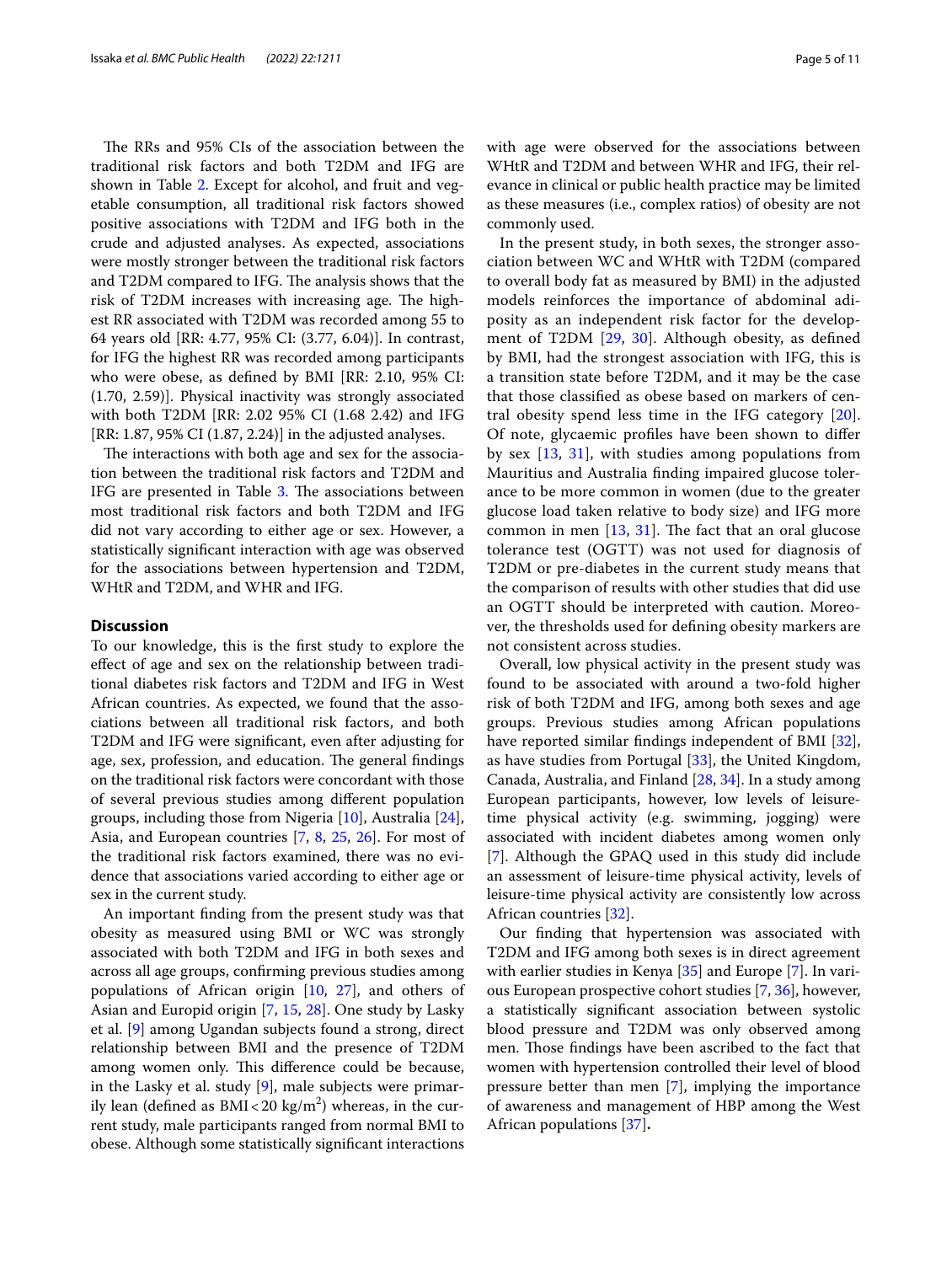| <b>Risk Factors</b>         | T2DM              |         |                     | IFG     |                   |         |                   |         |
|-----------------------------|-------------------|---------|---------------------|---------|-------------------|---------|-------------------|---------|
|                             | Crude             |         | Adjusted            |         | Crude             |         | Adjusted          |         |
|                             | RR (95% CI)       | P-value | RR (95% CI)         | P-value | RR (95% CI)       | P-value | RR (95% CI)       | P-value |
| Sex                         |                   |         |                     |         |                   |         |                   |         |
| Male                        | Reference         |         | Reference           |         | Reference         |         | Reference         |         |
| Female                      | 1.01 (0.87, 1.19) | 0.87    | 1.06 (0.89, 1.25)   | 0.51    | 1.01 (0.86, 1.18) | 0.91    | 0.93(0.79, 1.10)  | 0.4     |
| Age (years)                 |                   |         |                     |         |                   |         |                   |         |
| $25 - 34$                   | Reference         |         | Reference           |         | Reference         |         | Reference         |         |
| $35 - 44$                   | 1.98 (1.55, 2.51) | < 0.001 | 2.15 (1.69, 2.75)   | < 0.001 | 1.10 (0.90, 1.34) | 0.35    | 1.19 (0.98, 1.46) | 0.09    |
| $45 - 54$                   | 2.56 (2.00, 3.26) | < 0.001 | 2.96 (2.31, 3.79)   | < 0.001 | 1.19 (0.96, 1.47) | 0.12    | 1.32 (1.06, 1.65) | 0.013   |
| $55 - 64$                   | 4.04 (3.21, 5.07) | < 0.001 | 4.77 (3.77, 6.04)   | < 0.001 | 1.21(0.97, 1.51)  | 0.09    | 1.34 (1.07, 1.69) | 0.011   |
| BMI ( $kg/m2$ )             |                   |         |                     |         |                   |         |                   |         |
| Normal                      | Reference         |         | Reference           |         | Reference         |         | Reference         |         |
| Overweight                  | 1.86 (1.54, 2.25) | < 0.001 | 1.66 (1.36, 2.03)   | < 0.001 | 1.29 (1.06, 1.58) | 0.01    | 1.23 (1.00 1.51)  | 0.05    |
| Obese                       | 2.54 (2.08, 3.11) | < 0.001 | 1.96 (1.57, 2.45)   | < 0.001 | 2.29 (1.89, 2.78) | < 0.001 | 2.10 (1.70, 2.59) | < 0.001 |
| WC                          |                   |         |                     |         |                   |         |                   |         |
| Normal                      | Reference         |         | Reference           |         | Reference         |         | Reference         |         |
| Elevated                    | 2.71 (2.30, 3.20  | < 0.001 | 2.70 (2.20, 3.32)   | < 0.001 | 1.52 (1.30, 1.78) | < 0.001 | 1.54 (1.27, 1.88) | 0.001   |
| <b>WHtR</b>                 |                   |         |                     |         |                   |         |                   |         |
| Normal                      | Reference         |         | Reference           |         | Reference         |         |                   |         |
| Elevated                    | 2.75 (2.32, 3.27) | < 0.001 | 2.14 (1.77, 2.59)   | < 0.001 | 1.64 (1.40, 1.93) | < 0.001 | 1.55 (1.30, 1.85) | < 0.001 |
| <b>WHR</b> <sup>a</sup>     |                   |         |                     |         |                   |         |                   |         |
| Normal                      | Reference         |         | Reference           |         | Reference         |         | Reference         |         |
| Elevated                    | 1.81(1.50, 2.18)  | < 0.001 | 1.52 (1.24, 1.85)   | < 0.001 | 1.20(1.00, 1.44)  | 0.47    | 1.23 (1.01, 1.49) | 0.04    |
| <b>Physical activity</b>    |                   |         |                     |         |                   |         |                   |         |
| High                        | Reference         |         | Reference           |         | Reference         |         | Reference         |         |
| Medium                      | 2.16 (1.69, 2.78) | < 0.001 | 1.63(1.26, 2.12)    | < 0.001 | 2.06 (1.62, 2.62) | < 0.001 | 1.74 (1.36, 2.23) | < 0.001 |
| Low                         | 2.35 (1.98, 2.80) | < 0.001 | 2.02 (1.68, 2.42)   | < 0.001 | 2.10 (1.76, 2.50) | < 0.001 | 1.87 (1.56, 2.24) | < 0.001 |
| Fruit per week              |                   |         |                     |         |                   |         |                   |         |
| $14 +$                      | Reference         |         | Reference           |         | Reference         |         | Reference         |         |
| $0 - 13$                    | 1.17 (0.93, 1.46) | 0.179   | 1.33 (1.05, 1.67)   | 0.02    | 1.21(0.97, 1.46)  | 0.09    | 1.24 (0.99, 1.55) | 0.06    |
| Vegetables per week (%)     |                   |         |                     |         |                   |         |                   |         |
| $14 +$                      | Reference         |         | Reference           |         | Reference         |         | Reference         |         |
| $0 - 13$                    | 0.77(0.64, 0.94)  | 0.01    | 0.85(0.69, 1.03)    | 0.1     | 1.07(0.87, 1.31)  | 0.53    | 1.09 (0.88, 1.34) | 0.42    |
| <b>Current smoker</b>       |                   |         |                     |         |                   |         |                   |         |
| No                          | Reference         |         | Reference           |         | Reference         |         | Reference         |         |
| Yes                         | 1.38 (1.08, 1.77) | 0.01    |                     | < 0.001 | 1.01 (0.83, 1.40) | 0.57    |                   |         |
| Alcohol                     |                   |         | 1.71 (1.31, 2.24)   |         |                   |         | 1.24(0.94, 1.64)  | 0.13    |
| Never                       | Reference         |         | Reference           |         | Reference         |         | Reference         |         |
|                             |                   |         |                     | < 0.001 | 0.61(0.45, 0.83)  |         |                   |         |
| <1 time per week            | 0.45(0.32, 0.65)  | < 0.001 | 0.40 (0.28, 0.58)   |         |                   | < 0.001 | 0.56(0.41, 0.77)  | < 0.001 |
| 1-4time per week            | 0.52(0.41, 0.66)  | < 0.001 | 0.50(0.39, 0.63)    | < 0.001 | 0.53(0.42, 0.67)  | < 0.001 | 0.53(0.42, 0.67)  | < 0.001 |
| 5-6 times per week          | 0.67(0.40, 1.14)  | 0.14    | $0.67$ (0.40, 1.15) | 0.15    | 0.44(0.23, 0.84)  | 0.012   | 0.46(0.24, 0.86)  | 0.02    |
| Every day                   | 0.41(0.27, 0.62)  | < 0.001 | 0.35(0.22, 0.54)    | < 0.001 | 0.52(0.36, 0.76)  | < 0.001 | 0.54(0.37, 0.79)  | 0.001   |
| Blood pressure <sup>b</sup> |                   |         |                     |         |                   |         |                   |         |
| Normal                      | Reference         |         | Reference           |         | Reference         |         | Reference         |         |
| Hypertension                | 2.18 (1.83, 2.60) | < 0.001 | 1.56 (1.29, 1.90)   | < 0.001 | 1.18 (1.00, 1.41) | 0.034   | 1.08 (0.89, 1.30) | 0.42    |

<span id="page-5-0"></span>

|  |  |  | <b>Table 2</b> Association between modifiable risk factors and both T2DM and IFG in five countries from West Africa (n = 15,520) |  |  |  |  |  |  |  |  |  |  |  |  |
|--|--|--|----------------------------------------------------------------------------------------------------------------------------------|--|--|--|--|--|--|--|--|--|--|--|--|
|--|--|--|----------------------------------------------------------------------------------------------------------------------------------|--|--|--|--|--|--|--|--|--|--|--|--|

Adjusted for sex, age, education, and profession

<sup>a</sup> Burkina Faso excluded

<sup>b</sup> Ghana excluded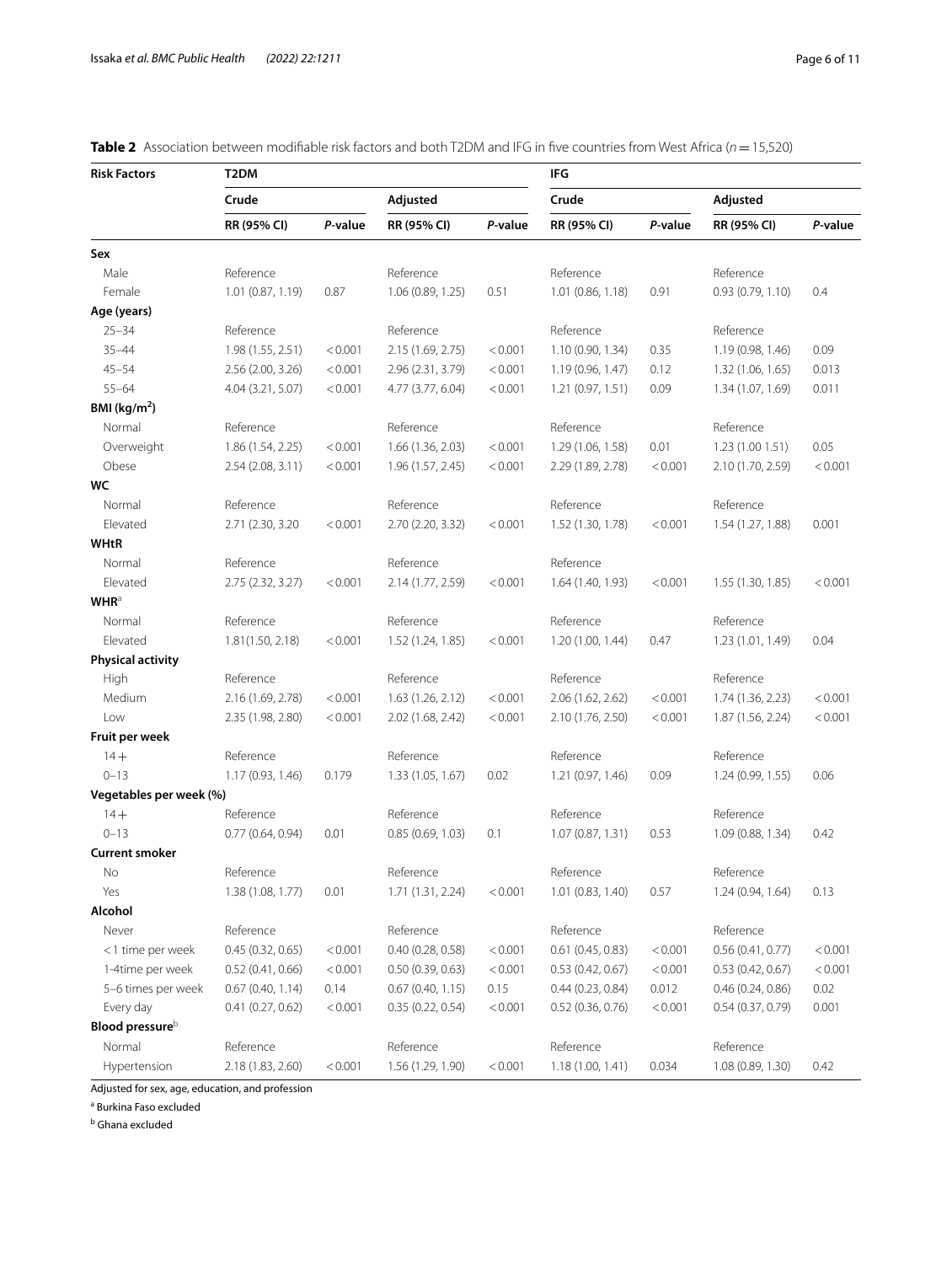<span id="page-6-0"></span>

| Table 3 Interactions with age and sex for associations between potential modifiable risk factors and both T2DM and IFG in five West |  |  |  |  |
|-------------------------------------------------------------------------------------------------------------------------------------|--|--|--|--|
| Africa countries ( $n = 15,520$ )                                                                                                   |  |  |  |  |

| <b>Risk Factors</b>      | T <sub>2</sub> DM    |         |                      | IFG     |                      |         |                      |         |
|--------------------------|----------------------|---------|----------------------|---------|----------------------|---------|----------------------|---------|
|                          | Interaction with age |         | Interaction with sex |         | Interaction with age |         | Interaction with sex |         |
|                          | 95% CI for RR        | P-value | 95% CI for RR        | P-value | 95% CI for RR        | P-value | 95% CI for RR        | P-value |
| <b>BMI</b>               |                      |         |                      |         |                      |         |                      |         |
| Normal                   | Reference            |         | Reference            |         | Reference            |         | Reference            |         |
| Overweight               | 1.08 (0.91, 1.28)    | 0.37    | 0.97(0.64, 1.43)     | 0.89    | 0.99(0.98, 1.01)     | 0.81    | 0.96(0.64, 1.43)     | 0.83    |
| Obese                    | 1.05 (0.87, 1.26)    | 0.63    | 0.68(0.44, 1.08)     | 0.1     | 0.88(0.73, 1.05)     | 0.16    | 0.88(0.56, 1.36)     | 0.55    |
| WC                       |                      |         |                      |         |                      |         |                      |         |
| Normal                   | Reference            |         | Reference            |         | Reference            |         | Reference            |         |
| Elevated                 | 1.01 (0.98, 1.31)    | 0.13    | 0.79(0.54, 1.17)     | 0.24    | 0.95(0.82, 1.09)     | 0.44    | 0.80(0.55, 1.19)     | 0.26    |
| <b>WHtR</b>              |                      |         |                      |         |                      |         |                      |         |
| Normal                   | Reference            |         | Reference            |         | Reference            |         | Reference            |         |
| Elevated                 | 1.23 (1.06, 1.44)    | 0.007   | 1.15(0.80, 1.67)     | 0.46    | 0.95(0.98, 1.01)     | 0.5     | 1.00(0.71, 1.41)     | 0.99    |
| <b>WHR</b> <sup>a</sup>  |                      |         |                      |         |                      |         |                      |         |
| Normal                   | Reference            |         | Reference            |         | Reference            |         | Reference            |         |
| Elevated                 | 1.00 (0.98, 1.02)    | 0.96    | 0.99(0.67, 1.46)     | 0.94    | 0.79(0.67, 0.94)     | 0.006   | 0.89(0.61, 1.30)     | 0.55    |
| <b>Physical activity</b> |                      |         |                      |         |                      |         |                      |         |
| High                     | Reference            |         | Reference            |         | Reference            |         | Reference            |         |
| Medium                   | 0.98(0.78, 1.21)     | 0.83    | 1.32 (0.78, 2.28)    | 0.31    | 0.87(0.70, 1.08)     | 0.21    | 0.89(0.54.1.47)      | 0.66    |
| Low                      | 1.02 (0.87, 1.19)    | 0.85    | 1.22 (0.84, 1.77)    | 0.29    | 0.93(0.80, 1.09)     | 0.38    | 0.85(0.60, 1.23)     | 0.39    |
| Fruit per week           |                      |         |                      |         |                      |         |                      |         |
| $14 +$                   | Reference            |         | Reference            |         | Reference            |         | Reference            |         |
| $0 - 13$                 | 1.01(0.82, 1.4)      | 0.93    | 0.93(0.58, 1.48)     | 0.76    | 1.02 (0.84, 1.24)    | 0.87    | 0.81(0.52, 1.28)     | 0.36    |
| Vegetable per week       |                      |         |                      |         |                      |         |                      |         |
| $14 +$                   | Reference            |         | Reference            |         | Reference            |         | Reference            |         |
| $0 - 13$                 | 1.00 (0.82, 1.24)    | 0.93    | 0.84(0.56, 1.25)     | 0.39    | 1.02 (0.84, 1.24)    | 0.87    | 1.03(0.67, 1.57)     | 0.9     |
| <b>Smoking</b>           |                      |         |                      |         |                      |         |                      |         |
| No                       | Reference            |         | Reference            |         | Reference            |         | Reference            |         |
| Yes                      | 0.86(0.70, 1.07)     | 0.18    | 1.30 (0.59, 2.87)    | 0.52    | 1.02 (0.81, 1.29)    | 0.18    | 1.02 (0.39, 2.66)    | 0.97    |
| Alcohol                  |                      |         |                      |         |                      |         |                      |         |
| Never                    | Reference            |         | Reference            |         | Reference            |         | Reference            |         |
| <1 time per week         | 1.00(0.72, 1.38)     | 0.99    | 1.64(0.74, 3.67)     | 0.38    | 0.88(0.66, 1.18)     | 0.39    | 0.49(0.25, 0.90)     | 0.03    |
| 1-4time per week         | 1.07(0.87, 1.33)     | 0.53    | 0.51(0.31, 0.85)     | 0.01    | 0.81(0.65, 1.00)     | 0.04    | 077 (0.48. 1.23)     | 0.28    |
| 5-6 times per week       | 0.73(0.46, 1.16)     | 0.18    | 0.31(0.07, 1.40)     | 0.21    | 0.87(0.50, 1.52)     | 0.62    | 0.23(0.03, 1.88)     | 0.17    |
| Every day                | 0.68(0.46, 1.00)     | 0.05    | 0.25(0.06, 1.08)     | 0.06    | 0.73(0.53, 1.02)     | 0.07    | 0.92(0.40, 2.16)     | 0.84    |
| ${\sf HBP}^{\sf b}$      |                      |         |                      |         |                      |         |                      |         |
| Normal                   | Reference            |         | Reference            |         | Reference            |         | Reference            |         |
| Hypertension             | 1.20 (1.01, 1.42)    | 0.04    | 1.11(0.77, 1.60)     | 0.98    | 1.01 (0.86, 1.19)    | 0.87    | 0.92(0.64, 1.30)     | 0.18    |

Note, all results adjusted for sex, age, education, and profession

<sup>a</sup> Burkina Faso excluded

<sup>b</sup> Ghana excluded

Furthermore, our fnding of statistically signifcant interaction with age for the association between hypertension and T2DM can be ascribed to the evidence that hypertension increases with age and is also concordant with previous studies among diferent population groups [[38,](#page-9-28) [39](#page-9-29)]. For example, in a prospective study among the

US population [\[39](#page-9-29)], Lai et al. [[39](#page-9-29)], showed a positive interaction with age for the association between insulin sensitivity index and incident hypertension. Similar fndings were reported among the Chinese population, in a study by Wan et al. [\[38](#page-9-28)].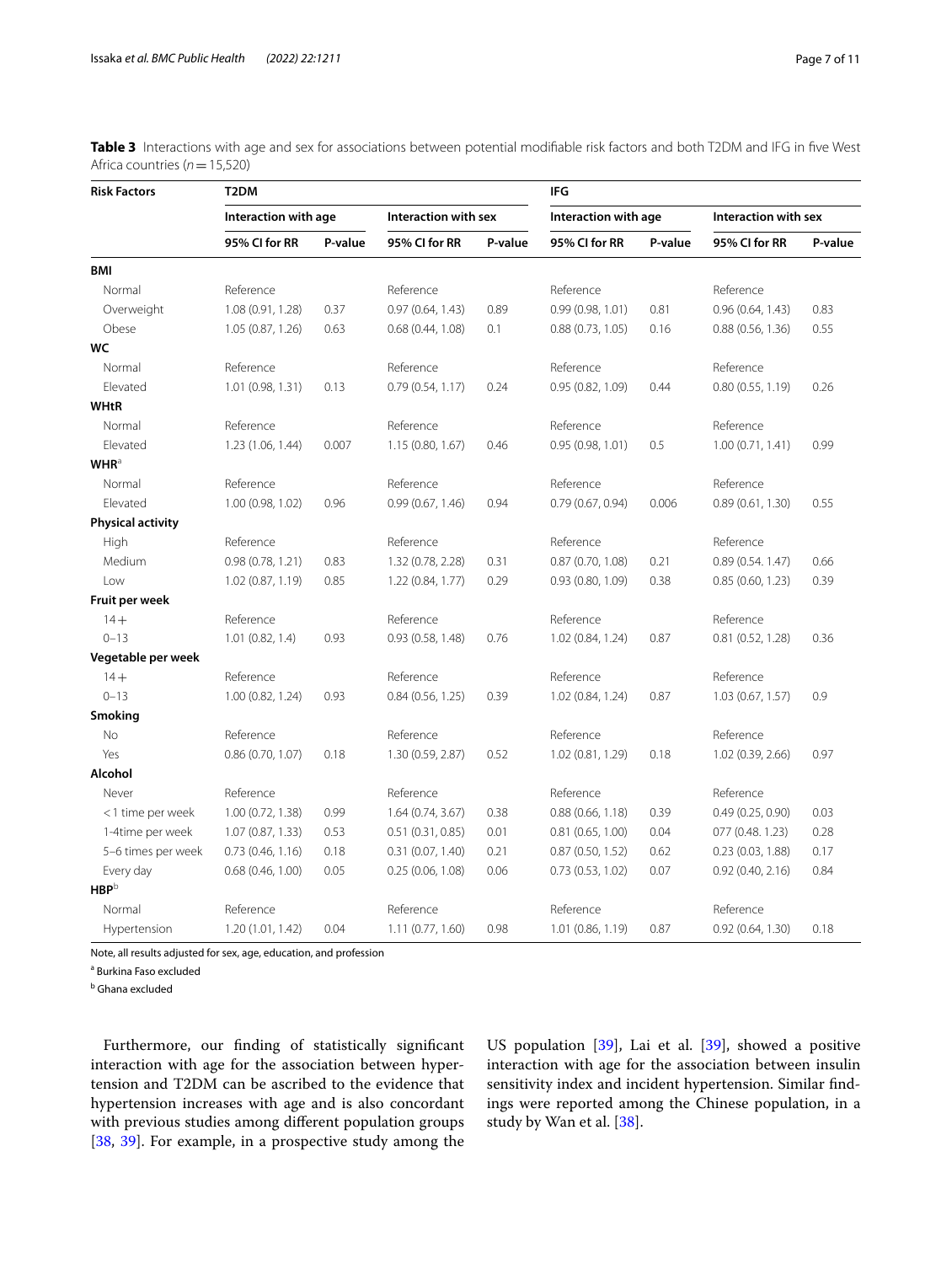It is unclear, however, in the current study as in previous observational studies [\[38,](#page-9-28) [39\]](#page-9-29) if the associations observed are causal. Although a meta-analysis of prospective studies by Emodin et al.  $[40]$  postulates that participants with elevated HBP are at increased risk of T2DM, longitudinal studies among populations from the UK [\[41](#page-9-31)], China [\[38](#page-9-28)], and the US [[42\]](#page-9-32), showed that T2DM may be in the causal pathway of hypertension whereas the opposite was not likely. As such, a fne-grained longitudinal study examining the efect of age and the association between hypertension and T2DM is required to ascertain causality among the West African population.

In the current study, moderate drinking of alcohol was found to be protective for T2DM and IFG, which is consistent with previous studies [[43\]](#page-9-33). Heavy alcohol use, on the other hand, has previously been found to be associated with T2DM in both sexes and all age groups [[44,](#page-9-34) [45](#page-9-35)]. Almost 70% of women in the current sample have never drunk alcohol, with this being due to religious and cultural factors in West Africa  $[46]$ . The low level of alcohol use in this study may mean that associations between consumption and glucose status may have little public health relevance in this population.

Smoking in this study was associated with T2DM and IFG and confrms earlier studies among South Africans and other populations  $[47]$  $[47]$ . Though the association between smoking and T2DM and IFG did not vary by sex or age in this study, some previous studies among European populations [\[6](#page-8-5), [7\]](#page-8-6) showed positive associations between cigarette smoking and incident diabetes in men only. An association was evident between cigarette smoking and incident diabetes in women however in the large American Nurses' Health Study  $[16]$  $[16]$ . The diference in the prevalence of smoking among women in these two studies (much higher in the Nurses Health Study) may explain these fndings [\[6](#page-8-5), [7\]](#page-8-6). As such, the low percentage of female smokers (1.4% of women and 19.9% of men) in the present study means it is challenging to assess sex-specifc diferences in associations with T2DM and pre-diabetes.

Finally, earlier studies on dietary patterns conducted in urban Ghana [[48](#page-9-38)] and Senegal [[49\]](#page-9-39) showed that inadequate fruit and vegetable consumption was associated with an increased risk of T2DM. In this study, lower fruit intake was associated with increased prevalence of T2DM but the association with IFG was not statistically significant. The lower vegetable intake had opposite associations with T2DM and IFG although none were statistically significant. The simple diet recall questions used, limit the ability to generalise from these fndings, but the results are consistent with previous evidence that fruit consumption alone is protective against T2DM [[50\]](#page-9-40).

#### **Study strengths and limitations**

The current study has several strengths, including the large sample size from fve diferent West African countries. This ensured greater statistical power to detect age and sex interaction effects between potentially modifiable traditional risk factors and both T2DM and IFG. The study, however, has several limitations, which need to be considered when interpreting the results. First, because the study is cross-sectional in design, results do not imply causal relationships between these traditional risk factors and T2DM. Secondly, only the traditional risk factors that were assessed in all fve countries were analysed. Therefore, important risk factors, such as high-density lipoprotein cholesterol levels, could not be included in this analysis, though studies have shown this factor to interact with sex  $[8]$  $[8]$ . Thirdly, since an OGTT was not used to defne diabetes and pre-diabetes, the results may difer from those where this method was used, especially given the sex-specifc impact of a glucose load due to differences in body size between males and females [\[31](#page-9-21)]. Fourthly, fruit and vegetable consumption measures were not coded as per the WHO guidelines of fve servings per day due to the low level of fruit and vegetable consumption in this sub-population and may constitute a limitation when compared to other studies. Lastly, the diferent years that the survey data were collected may have introduced some bias, however, this is not an important limitation for this study given the focus on associations between risk factors and health outcomes. These limitations notwithstanding, the fndings from the current study have important policy implications.

#### **Policy implications**

Since the associations between the traditional risk factors and both T2DM and IFG appear to vary minimally based on age or sex, policies and interventions do not need to be tailored to diferent West African populations based on age or sex. This is particularly advantageous given the low-income context in West Africa, with populationwide interventions likely to be both more cost-efective and simpler to implement. While, in general, smoking and alcohol are more prevalent among men, obesity and physical inactivity are more prevalent among women in West Africa. Any policies targeting these risk factors should consider socio-cultural factors and beliefs [\[51](#page-9-41)]. These may include i) the commonly held belief in much of Africa that being overweight is an outward manifestation of high socioeconomic standing, prosperity, and beauty, as well as good health among females and the preference for central obesity among some affluent men  $[52, 53]$  $[52, 53]$  $[52, 53]$  $[52, 53]$ ; ii) the fact that physical activity among women is often discouraged in most countries as it is culturally considered to be undesirable and unattractive and associated with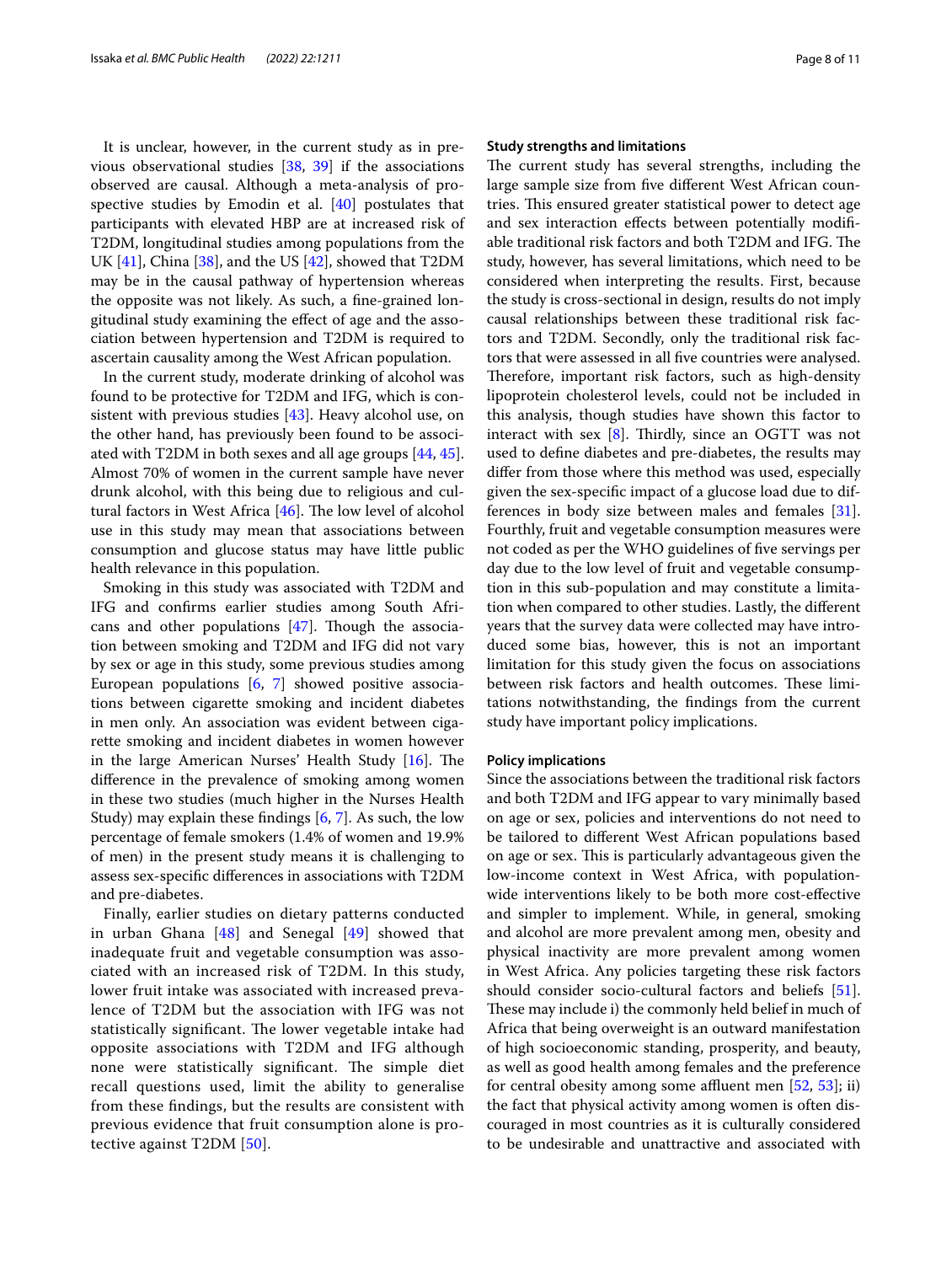a masculine physique [\[51\]](#page-9-41), and iii) the fact that physical activity is usually not viewed through a health lens for men, but through the lens of sports [[54\]](#page-10-2). Policies should target the persistently low levels of awareness regarding the importance of fruit and vegetable consumption, as well as the globalisation of food markets, particularly concerning alcohol and tobacco industries. Globalisation has been shown to exacerbate the use and increased the ease of access to alcohol and tobacco use among young adults in Africa [\[55\]](#page-10-3).

#### **Conclusion**

This study found strong associations between traditional risk factors and T2DM and pre-diabetes in a West African population. With very few exceptions, associations were consistent across age and sex meaning that interventions and policies for treatment and prevention of T2DM and IFG may be similar among adults of both sexes in West Africa. Importantly, these fndings could aid policymakers, government, non-government bodies, and health professionals in the development of specifc guidelines at the individual, community-level educational programs for the prevention and treatment of T2DM.

#### **Abbreviations**

BMI: Body Mass Index; CI: Confdence Interval; DALY: Disability-Adjusted Life Years; GPAQ: Global Physical Activity Questionnaire; HBP: High Blood Pressure; IDF: International Diabetes Federation; IFG: Impaired Fasting Glucose; NCD: Noncommunicable Disease; OGTT: Oral Glucose Tolerance Tests; RR: Relative Risk; SSA: Sub-Saharan Africa; T2DM: Type 2 Diabetes; WC: Waist Circumference; WHR: Waist to Hip Ratio; WHtR: Waist to Height Ratio.

#### **Acknowledgements**

Thanks to the Non-Communicable Disease section at the Ministry of Health for Burkina Faso, Mali, Benin, Ghana, and Liberia for sharing these data with us.

#### **Authors' contributions**

AI and CS designed the study. AI assembled the data, analysed, and interpreted the data. CS and AJC assisted in assembling the data. AI drafted the manuscript. CJS, AC, WKB, YCNH and YP participated in the revision of the manuscript. JBK, CSW, DSH and DJPN read and approved the fnal manuscript. All the authors read and approved the fnal manuscript.

#### **Funding**

This study was funded by the Australian Government through the Higher Degree Research Program Award. The Australian Government did not play any role in the study design, curation, analysis, or writing of the manuscript. AJC is a recipient of a Heart Foundation Future Leader Fellowship from the National Heart Foundation of Australia (project number 102611).

#### **Availability of data and materials**

The datasets generated and/or analysed during the current study are not publicly available because they belong to third parties but are available from the corresponding author on reasonable request.

#### **Declarations**

#### **Ethics approval and consent to participate**

Each country obtained ethical approval from a local ethics committee, and all participants provided written informed consent. In Burkina Faso, the WHO STEPS survey protocol was approved by the Ethics Committee for Health Research (CERS) of the Ministry of Health, jointly with the Ministry of Scientifc Research and Innovation (Deliberation No. 2012–12-092 on 5th December 2012). In Ghana, the study protocol was reviewed and approved by the Ghana Health Service Ethical Review Committee. (Reference number: GHS-ERC-7 on 30 March 2006). In Mali, the Ministry of Health and Public Hygiene ethical committee reviewed and approved the study in February 2007). In Liberia the protocol was approved by the University of Liberia-Pacifc Institute for Research and Evaluation (UL PIRE), Liberia in January 2011, and in Benin, the study protocol was reviewed and approved by the Ministry of Health Ethics Committee (now, the National Ethics Committee for Health Research: Authorisation no. 2008/PNLMNT/DNSP/MS-Bénin). Study methods were carried out following relevant regulations and guidelines.

#### **Consent for publication**

Not applicable.

#### **Competing interests**

The authors declare no confict of interest.

#### **Author details**

<sup>1</sup> School of Health and Social Development, Faculty of Health, Deakin University, Waurn Ponds Campus, Locked Bag 20000, Geelong, VIC 3220, Australia. <sup>2</sup> Alfred Deakin Institute for Citizenship and Globalisation, Faculty of Arts and Education, Deakin University, 221 Burwood Highway, Burwood, VIC 3125, Australia. <sup>3</sup> Baker Heart and Diabetes Institute, 75 Commercial Road, Melbourne, VIC 3004, Australia. <sup>4</sup>West Africa Health Organization, 01 BP 153, Bobo-Dioulasso, Burkina Faso. <sup>5</sup>National School of Senior Technicians Training in Public Health and Epidemiological Surveillance, University of Parakou, Postal Box 122, Parakou, Benin. <sup>6</sup> Directorate of Population Health Protection (DPSP) of the Burkina Faso, Ministry of Health, Ouagadougou, Burkina Faso. <sup>7</sup> Ministry of Health, Republic of Liberia. Congo Town, Monrovia, Liberia. <sup>8</sup> Laboratory of Epidemiology of Chronic and Neurological Diseases (LEMACEN), Faculty of Health Sciences: 01 Postal, University of Abomey Calavi, Box 188, Cotonou, Benin. <sup>9</sup> Former Head of Noncommunicable Diseases, National Directorate of Health, Ministry of Health and Public Hygiene, Bomako, Mali.

# Received: 20 January 2022 Accepted: 26 May 2022<br>Published online: 17 June 2022

#### **References**

- <span id="page-8-0"></span>Kirigia JM, Sambo HB, Sambo LG, Barry SP. Economic burden of diabetes mellitus in the WHO African region. BMC Int Health Hum Rights. 2009;9(1):1–12.
- <span id="page-8-1"></span>2. Murray CJ, Vos T, Lozano R, Naghavi M, Flaxman AD, Michaud C, Ezzati M, Shibuya K, Salomon JA, AbdallaSJTl. Abdalla SJTl: Disability-adjusted life years (DALYs) for 291 diseases and injuries in 21 regions, 1990–2010: a systematic analysis for the Global Burden of Disease Study 2010. Lancet. 2012;380(9859):2197–223.
- <span id="page-8-2"></span>3. Saeedi P, Petersohn I, Salpea P, et al. Global and regional diabetes prevalence estimates for 2019 and projections for 2030 and 2045: Results from the International Diabetes Federation Diabetes Atlas, 9th edition. Diabetes Res Clin Pract. 2019;157:107843.
- <span id="page-8-3"></span>4. IDF Diabetes Atlas: International Diabetes Federation, Brussels, 2019. Available from: [https://www.diabetesatlasorg/upload/resources/material/20200](https://www.diabetesatlasorg/upload/resources/material/20200302_133351_IDFATLAS9e-final-webpdf) [302\\_133351\\_IDFATLAS9e-fnal-webpdf](https://www.diabetesatlasorg/upload/resources/material/20200302_133351_IDFATLAS9e-final-webpdf). Accessed 8 May 2021.
- <span id="page-8-4"></span>5. TabarésSeisdedos R. Health efects of overweight and obesity in 195 countries over 25 years. N Engl J Med. 2017;377(1):13–27.
- <span id="page-8-5"></span>6. Feskens EJ, Kromhout D. Cardiovascular risk factors and the 25-year incidence of diabetes mellitus in middle-aged men. Am J Epidemiol. 1989;130(6):1101–8.
- <span id="page-8-6"></span>7. Meisinger C, Thorand B, Schneider A, Stieber J, Döring A, Löwel H. Sex differences in risk factors for incident type 2 diabetes mellitus: the MONICA Augsburg cohort study. Arch Intern Med. 2002;162(1):82–9.
- <span id="page-8-8"></span>8. Njølstad I, Amesen E, Lund-Larsen P. Sex diferences in risk factors for clinical diabetes mellitus in a general population: a 12-year follow-up of the Finnmark Study. Am J Epidemiol. 1998;147(1):49–58.
- <span id="page-8-7"></span>9. Lasky D, Becerra E, Boto W, Otim M, Ntambi J. Obesity and gender differences in the risk of type 2 diabetes mellitus in Uganda. Nutr Health. 2002;18(5):417–21.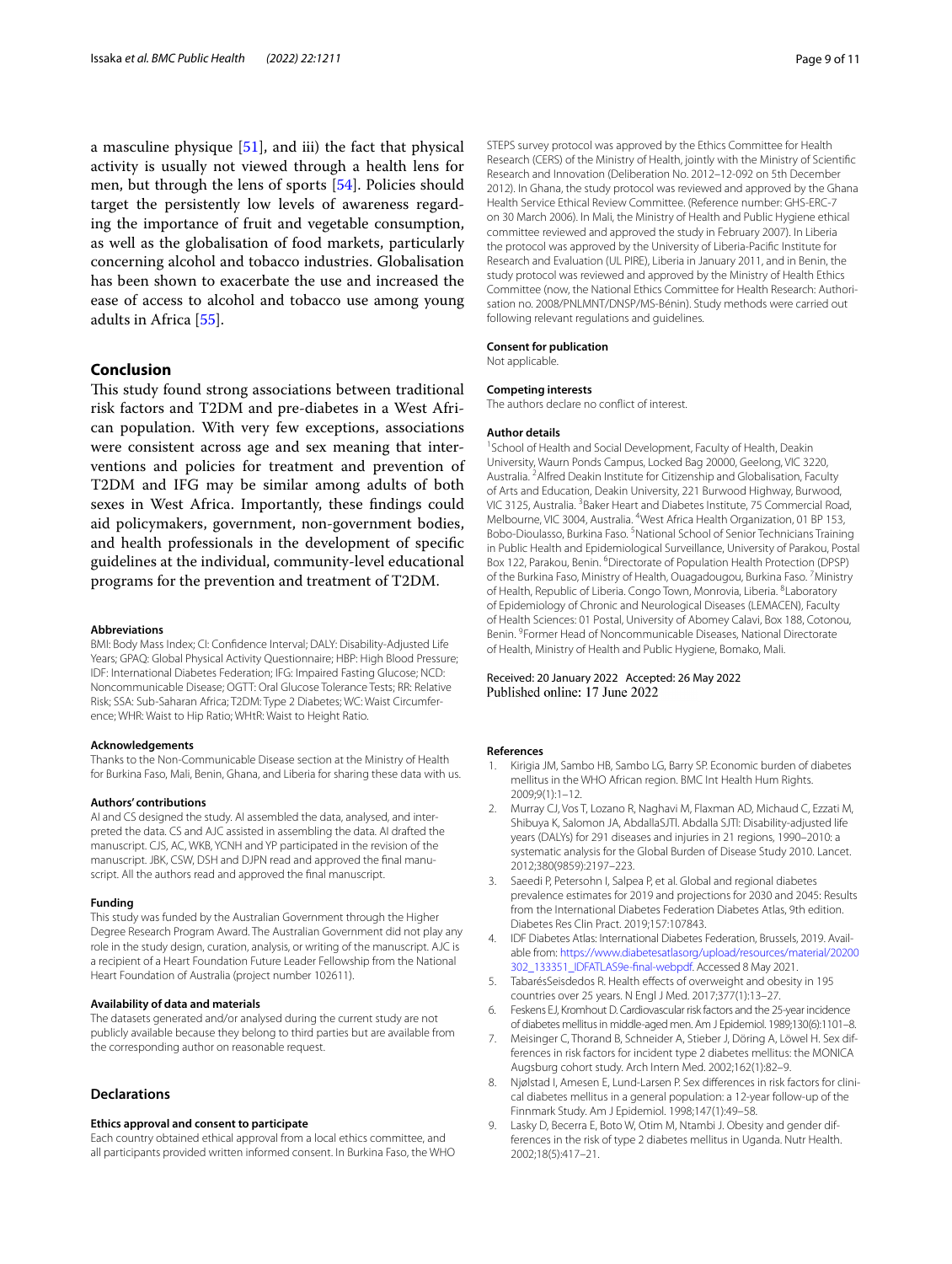- <span id="page-9-0"></span>10. Ekpenyong CE, Akpan UP, Ibu JO, Nyebuk DE. Gender and age specifc prevalence and associated risk factors of type 2 diabetes mellitus in Uyo metropolis South Eastern Nigeria. Diabetol Croat. 2012;41(1):17–28.
- <span id="page-9-1"></span>11. Alva ML, Hoerger TJ, Zhang P, Gregg EW. Care: Identifying risk for type 2 diabetes in diferent age cohorts: does one size ft all? BMJ Open Diabetes Research. 2017;5(1):e000447.
- <span id="page-9-2"></span>12. Clausen TD, Mathiesen ER, Hansen T, Pedersen O, Jensen DM, Lauenborg J, Damm P. High prevalence of type 2 diabetes and pre-diabetes in adult offspring of women with gestational diabetes mellitus or type 1 diabetes: the role of intrauterine hyperglycemia. Diabetes Care. 2008;31(2):340–6.
- <span id="page-9-3"></span>13. Sicree R, Zimmet P, Dunstan D, Cameron A, Welborn T, Shaw J. Diferences in height explain gender diferences in the response to the oral glucose tolerance test—the AusDiab study. Diabet Med. 2008;25(3):296–302.
- <span id="page-9-4"></span>14. Jackson AS, Stanforth P, Gagnon J, Rankinen T, Leon AS, Rao D, Skinner J, Bouchard C, Wilmore J. The effect of sex, age and race on estimating percentage body fat from body mass index: The Heritage Family Study. Int J Obes. 2002;26(6):789–96.
- <span id="page-9-5"></span>15. Tillin T, Hughes AD, Godsland IF, Whincup P, Forouhi NG, Welsh P, Sattar N, McKeigue PM, Chaturvedi N. Insulin resistance and truncal obesity as important determinants of the greater incidence of diabetes in Indian Asians and African Caribbeans compared with Europeans: the Southall And Brent REvisited (SABRE) cohort. Diabetes Care. 2013;36(2):383–93.
- <span id="page-9-6"></span>16. Rimm EB, Manson JE, Stampfer MJ, Colditz GA, Willett WC, Rosner B, Hennekens CH, Speizer FE. Cigarette smoking and the risk of diabetes in women. Am J Public Health. 1993;83(2):211–4.
- <span id="page-9-7"></span>17. Bonita R, Winkelmann R, Douglas KA, et al. The who stepwise approach to surveillance (steps) of non-communicable disease risk factors. Global behavioral risk factor surveillance: Springer; 2003:9–22.
- <span id="page-9-8"></span>18. World HO. WHO STEPS surveillance manual: the WHO STEPwise approach to chronic disease risk factor surveillance. In.: World Health Organization; 2005.
- <span id="page-9-9"></span>19. World HO. World Health Organization–Diabetes country profles. Accessed from [:https://www.who.int/diabetes/country-profles/en/](https://www.who.int/diabetes/country-profiles/en/) In*.*: Diakses; 2016.
- <span id="page-9-10"></span>20. Issaka A, Cameron AJ, Paradies Y, Kiwallo JB, Bosu WK, Houehanou YCN, Wesseh CS, Houinato DS, Nazoum DJ, Stevenson C. Associations between obesity indices and both type 2 diabetes and impaired fasting glucose among West African adults: results from WHO STEPS surveys. Nutr Metab Cardiovasc Dis. 2021;31(9):2652–60.
- <span id="page-9-11"></span>21. World HO. Defnition and diagnosis of diabetes mellitus and intermediate hyperglycaemia: report of a WHO/IDF consultation. 2006.
- <span id="page-9-12"></span>22. Blanck HM, Gillespie C, Kimmons JE, Seymour JD, Serdula MK. Trends in fruit and vegetable consumption among US men and women, 1994–2005. Prev Chronic Dis. 2008;5(2):A35.
- <span id="page-9-13"></span>23. Population Pyramids of the World from 1950 to 2100. Available from: <https://www.populationpyramid.net/africa/2019/>. Accessed 28 Aug 2021.
- <span id="page-9-14"></span>24. Grant JF, Hicks N, Taylor AW, Chittleborough CR, Phillips PJ. Gender-specifc epidemiology of diabetes: a representative cross-sectional study. Int J Equity Health. 2009;8(1):1–12.
- <span id="page-9-15"></span>25. Stampfer MJ, Colditz GA, Willett WC, Manson JE, Arky RA, Hennekens CH, Speizer FE. A prospective study of moderate alcohol drinking and risk of diabetes in women. Am J Epidemiol. 1988;128(3):549–58.
- <span id="page-9-16"></span>26. Sattar N. Gender aspects in type 2 diabetes mellitus and cardiometabolic risk. Best Pract Res Clin Endocrinol Metab. 2013;27(4):501–7.
- <span id="page-9-17"></span>27. Africa Working Group. Trends in obesity and diabetes across Africa from 1980 to 2014: an analysis of pooled population-based studies. Int J Epidemiol. 2017;46(5):1421–32.
- <span id="page-9-18"></span>28. Kodama S, Horikawa C, Fujihara K, Heianza Y, Hirasawa R, Yachi Y, Sugawara A, Tanaka S, Shimano H, Iida KT. Comparisons of the strength of associations with future type 2 diabetes risk among anthropometric obesity indicators, including waist-to-height ratio: a meta-analysis. Am J Epidemiol. 2012;176(11):959–69.
- <span id="page-9-19"></span>29. Ashwell M, Gibson S. Waist to height ratio is a simple and efective obesity screening tool for cardiovascular risk factors: analysis of data from the British National Diet and Nutrition Survey of adults aged 19–64 years. Obes Facts. 2009;2(2):97–103.
- <span id="page-9-20"></span>30. Lee CMY, Huxley RR, Wildman RP, Woodward M. Indices of abdominal obesity are better discriminators of cardiovascular risk factors than BMI: a meta-analysis. J Clin Epidemiol. 2008;61(7):646–53.
- <span id="page-9-21"></span>31. Williams JW, Zimmet PZ, Shaw JE, De Courten M, Cameron AJ, Chitson P, Tuomilehto J, Alberti K. Gender diferences in the prevalence of impaired

fasting glycaemia and impaired glucose tolerance in Mauritius. Does sex matter? Diabetic Med. 2003;20(11):915–20.

- <span id="page-9-22"></span>32. Guthold R, Louazani SA, Riley LM, Cowan MJ, Bovet P, Damasceno A, Sambo BH, Tesfaye F. Armstrong TPJAjopm: Physical activity in 22 African countries: results from the World Health Organization STEPwise approach to chronic disease risk factor surveillance. Am J Prev Med. 2011;41(1):52–60.
- <span id="page-9-23"></span>33. Seabra AFTE, Maia JARR, Mendonca DM, Thomis M, Caspersen CJ, Fulton JE. Age and sex diferences in physical activity of Portuguese adolescents. Med Sci Sports Exerc. 2008;40(1):65–70.
- <span id="page-9-24"></span>34. Jeon CY, Lokken RP, Hu FB, Van Dam RM. Physical activity of moderate intensity and risk of type 2 diabetes: a systematic review. Diabetes Care. 2007;30(3):744–52.
- <span id="page-9-25"></span>35. Ongosi AN, Wilunda C, Musumari PM, Techasrivichien T, Wang C-W, Ono-Kihara M, Serrem C, Kihara M, Nakayama T. Prevalence and risk factors of elevated blood pressure and elevated blood glucose among residents of Kajiado County, Kenya: A population-based cross-sectional survey. Int J Environ Res Public Health. 2020;17(19):6957.
- <span id="page-9-26"></span>36. Perry IJ, Wannamethee SG, Walker MK, Thomson A, Whincup PH, Shaper AG. Prospective study of risk factors for development of noninsulin dependent diabetes in middle aged British men. Biomed J. 1995;310(6979):560–4.
- <span id="page-9-27"></span>37. Bosu WK, Bosu DK. Prevalence, awareness and control of hypertension in Ghana: A systematic review and meta-analysis. PLoS ONE. 2021;16(3):e0248137.
- <span id="page-9-28"></span>38. Wan EYF, Yu EYT, Chin WY, Wong ICK, Chan EWY, Chen S, Lam CLK. Age-Specifc Associations Between Systolic Blood Pressure and Cardiovascular Disease: A 10-Year Diabetes Mellitus Cohort Study. J Am Heart Assoc. 2020;9(14):e015771.
- <span id="page-9-29"></span>39. Lai TS, Curhan GC, Forman JP. Insulin resistance and risk of incident hypertension among men. J Clin Hypertens. 2009;11(9):483–90.
- <span id="page-9-30"></span>40. Emdin CA, Anderson SG, Woodward M, Rahimi K. Usual blood pressure and risk of new-onset diabetes: evidence from 4.1 million adults and a meta-analysis of prospective studies. J Am College Cardiol. 2015;66(14):1552–62.
- <span id="page-9-31"></span>41. Sun D, Zhou T, Heianza Y, Li X, Fan M, Fonseca VA, Qi L. Type 2 diabetes and hypertension: a study on bidirectional causality. Circ Res. 2019;124(6):930–7.
- <span id="page-9-32"></span>42. Levin G, Kestenbaum B, Ida Chen Y-D, Jacobs DR Jr, Psaty BM, Rotter JI, Siscovick DS, De Boer IH. Glucose, insulin, and incident hypertension in the multi-ethnic study of atherosclerosis. Am J Epidemiol. 2010;172(10):1144–54.
- <span id="page-9-33"></span>43. Koppes LL, Dekker JM, Hendriks HF, Bouter LM, Heine R. Moderate alcohol consumption lowers the risk of type 2 diabetes: a meta-analysis of prospective observational studies. Diabetes Care. 2005;28(3):719–25.
- <span id="page-9-34"></span>44. Baliunas DO, Taylor BJ, Irving H, Roerecke M, Patra J, Mohapatra S, Rehm J. Alcohol as a risk factor for type 2 diabetes: a systematic review and metaanalysis. Diabetes Care. 2009;32(11):2123–32.
- <span id="page-9-35"></span>45. Howard AA, Arnsten JH, Gourevitch MN. Efect of alcohol consumption on diabetes mellitusA systematic review. Ann Intern Med. 2004;140(3):211–9.
- <span id="page-9-36"></span>46. Martinez P, Røislien J, Naidoo N, Clausen T. Alcohol abstinence and drinking among African women: data from the World Health Surveys. BMC Public Health. 2011;11(1):1–9.
- <span id="page-9-37"></span>47. World Health Organization: WHO report on global tobacco epidermic, 2011. Apendix VIII - Table Crude smokless tobacco prevalence in WHO memeber states. Geneva- Tabble 8.2: World Health organization: 2011. http://www.who.int/tobacco/global\_report/2011/en\_tfi\_global\_report\_ [2011\\_appendix\\_VIII\\_table\\_2.pdf](http://www.who.int/tobacco/global_report/2011/en_tfi_global_report_2011_appendix_VIII_table_2.pdf). Accessed 21 Mar 2017.
- <span id="page-9-38"></span>48. Frank LK, Kröger J, Schulze MB, Bedu-Addo G, Mockenhaupt FP, Danquah I. Dietary patterns in urban Ghana and risk of type 2 diabetes. Br J Nutr. 2014;112(01):89–98.
- <span id="page-9-39"></span>49. Seck S, Dia D, Doupa D, Diop-Dia A, Thiam I, Ndong M, Gueye L. Diabetes burden in urban and rural Senegalese populations: a cross-sectional study in 2012. Int J Endocrinol. 2015;2015:163641.
- <span id="page-9-40"></span>50. Rasmussen M, Krølner R, Klepp K-I, Lytle L, Brug J, Bere E, Due P. Determinants of fruit and vegetable consumption among children and adolescents: a review of the literature. Part I: quantitative studies. Int J Behav Nutr Phys Act. 2006;3(1):1.
- <span id="page-9-41"></span>51. Goedecke JH, Mtintsilana A, Dlamini SN, Kengne AP. Type 2 diabetes mellitus in African women. Diabetes Res Clin Pract. 2017;123:87–96.